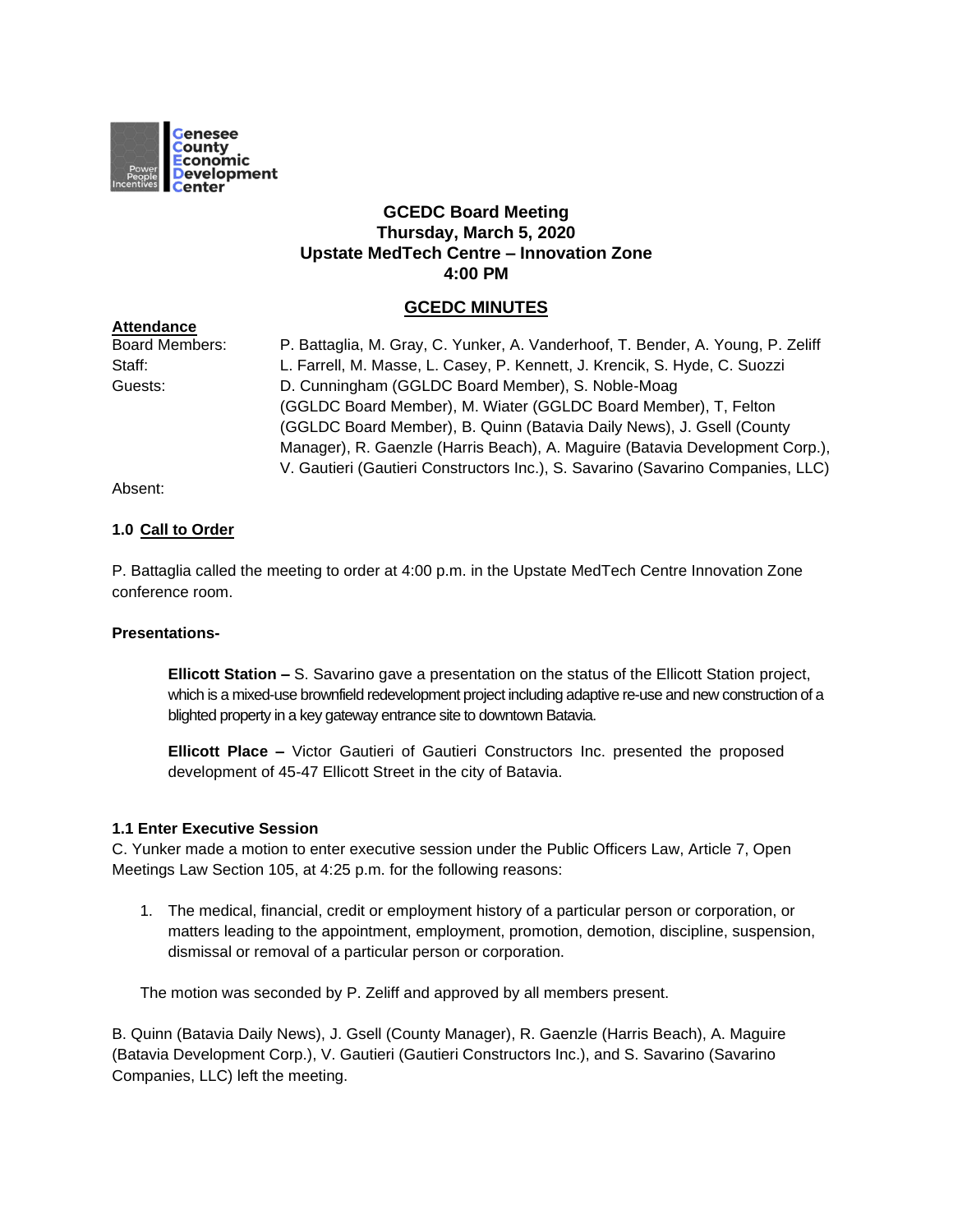# **1.2 Enter Public Session**

A. Young made a motion to enter back into public session at 5:07 p.m., seconded by A. Vanderhoof and approved by all members present.

J. Gsell (County Manager) and R. Gaenzle (Harris Beach) returned to the meeting.

# **2.0 Chairman's Report & Activities**

# **2.1 Upcoming Meetings:**

**Next Scheduled Board Meeting: Thursday, March 26th at 4:00 p.m.** Audit & Finance Committee Meeting: Thursday, March 26<sup>th</sup> at 3:00 p.m. **\*\*\* GCEDC Annual meeting – Friday, March 6th at 11:30am**

## **2.2 Agenda Additions / Deletions / Other Business-**

**2.3 Minutes: February 6, 2020**

**P. Zeliff made a motion to approve the February 6, 2020 minutes as presented; the motion was seconded by A. Vanderhoof. Roll call resulted as follows:**

| P. Battaglia - Yes  |      | C. Yunker - | Yes. |
|---------------------|------|-------------|------|
| T. Bender -         | Yes. | P. Zeliff - | Yes. |
| A. Young -          | Yes  | M. Gray -   | Yes. |
| A. Vanderhoof - Yes |      |             |      |

**The item was approved as presented.**

# **3.0 Report of Management**

3.1 **Ellicott Station -Final Resolution –** S. Hyde stated that this is a request from Savarino Companies LLC, developer/owner of the Ellicott Station project, for financial assistance from the GCEDC. This project was previously approved for benefits in November of 2018. Given the time since previous approval, although the scope, scale and IDA benefits requested are all similar in nature, IDA staff felt it prudent to bring the project forward for board consideration according to our standard process. S. Hyde noted that the details of the project are included at length in the board packet. Total requested IDA benefits, undiscounted, total \$3.6M including a property tax abatement totaling \$2.1M (10 year PILOT commercial / 30 year PILOT housing), a sales tax exemption of \$.79M, a mortgage tax exemption estimated at \$.18M and Batavia Pathway to Prosperity PIF funding valued at \$.53M all of which will be recognized through the course of a 30 year benefit horizon.

A public hearing regarding the proposed incentives for the project was held on 3.3.20. No written or oral comments were received.

See the Statement of Compliance of Project Criteria Listed in the Uniform Tax Exemption Policy (UTEP), attached to the minutes for additional Project details.

Resolution No. 03/2020 - 01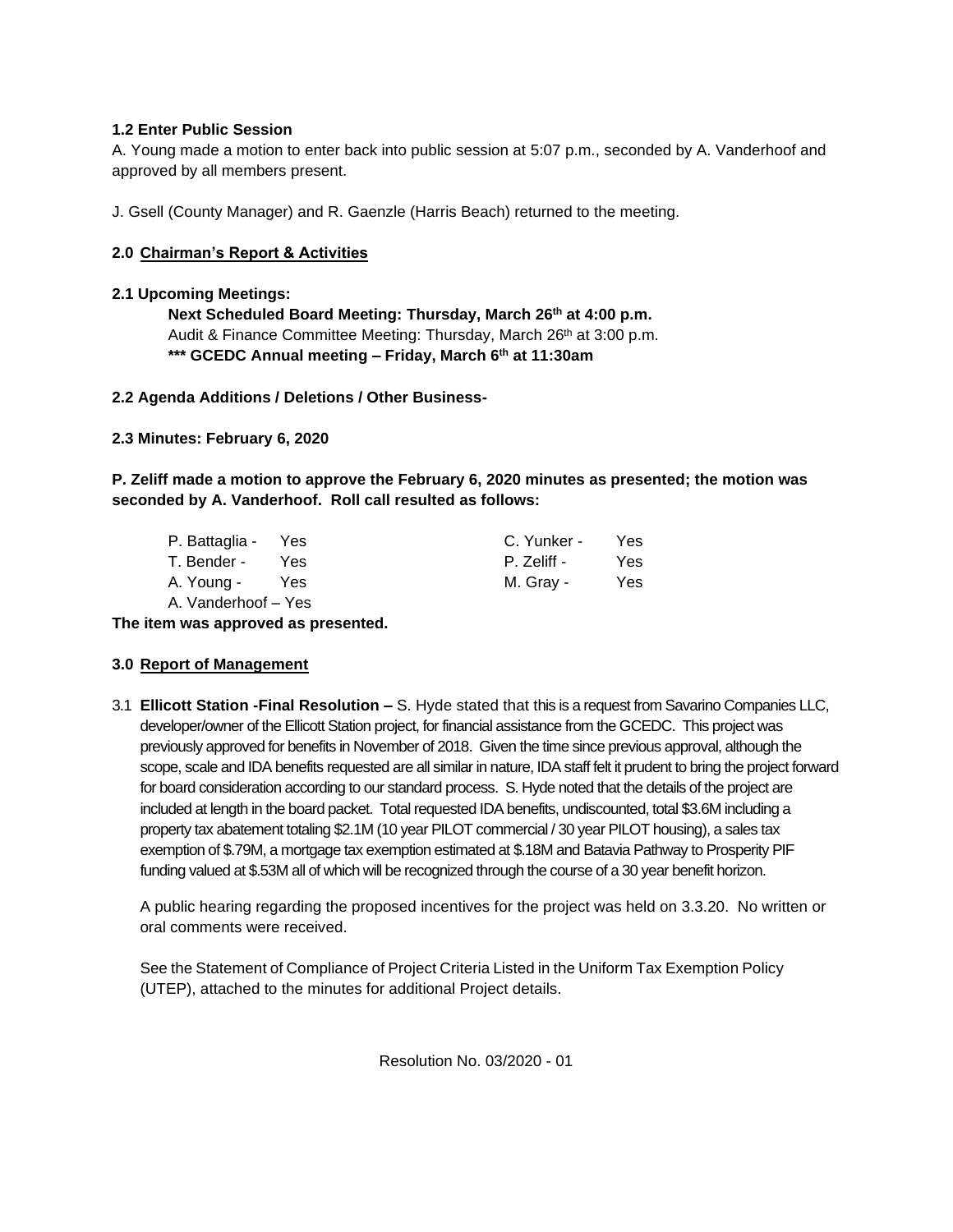RESOLUTION OF THE GENESEE COUNTY INDUSTRIAL DEVELOPMENT AGENCY D/B/A GENESEE COUNTY ECONOMIC DEVELOPMENT CENTER (THE "AGENCY") RATIFYING CERTAIN PRIOR RESOLUTIONS AND FINDINGS AND (i) AUTHORIZING THE NEGOTIATION, EXECUTION AND DELIVERY OF A PROJECT AGREEMENT, LEASE AGREEMENT, LEASEBACK AGREEMENT, TAX AGREEMENT, TAX AGREEMENT MORTGAGE, IF NECESSARY, AND RELATED DOCUMENTS; (ii) AUTHORIZING FINANCIAL ASSISTANCE TO SAVARINO COMPANIES, LLC IN THE FORM OF (A) A SALES AND USE TAX EXEMPTION FOR PURCHASES AND RENTALS RELATED TO THE ACQUISITION, CONSTRUCTION, RECONSTRUCTION, RENOVATION AND EQUIPPING OF THE PROJECT, (B) A REAL PROPERTY TAX ABATEMENT STRUCTURED THROUGH A TAX AGREEMENT, AND (C) A MORTGAGE RECORDING TAX EXEMPTION AS PERMITTED BY NEW YORK STATE LAW; AND (iii) AUTHORIZING THE EXECUTION AND DELIVERY OF A MORTGAGE AND RELATED DOCUMENTS.

## **P. Zeliff made a motion to approve resolution #03/2020-01, authorizing incentives as presented; the motion was seconded by C. Yunker. Roll call resulted as follows:**

| P. Battaglia - Yes  |     | C. Yunker - | Yes. |
|---------------------|-----|-------------|------|
| T. Bender -         | Yes | P. Zeliff - | Yes. |
| A. Young -          | Yes | M. Gray -   | Yes. |
| A. Vanderhoof - Yes |     |             |      |

**The item was approved as presented.**

**3.2 Ellicott Place – Final Resolution –** Gautieri Constructors Inc. is proposing the development of 45-47 Ellicott St in the city of Batavia as outlined in the Batavia Downtown Revitalization Initiative (DRI). The \$3.15 million project includes the following enhances to the existing building:

1. Create 10 second floor apartments.

2. Create a "vanilla" box interior space for the first floor to attract commercial tenants.

3. Repairs and rehabilitation of the building exterior for tenant retention and attracting new tenants.

Ellicott Place project is a \$3,150,000 investment and will create 9 FTE's. Ellicott Place was selected as a strategic project for the city of Batavia's DRI. The GCEDC is assisting the project with Sales tax exemption (\$110,400) and Mortgage Tax Exemption (\$20,000).

A public hearing regarding the proposed incentives for the project was held on 3.3.20. No written or oral comments were received.

See the Statement of Compliance of Project Criteria Listed in the Uniform Tax Exemption Policy (UTEP), attached to the minutes for additional Project details.

# Resolution No. 03/2020 - 02

RESOLUTION OF THE GENESEE COUNTY INDUSTRIAL DEVELOPMENT AGENCY D/B/A GENESEE COUNTY ECONOMIC DEVELOPMENT CENTER (THE "AGENCY") (i)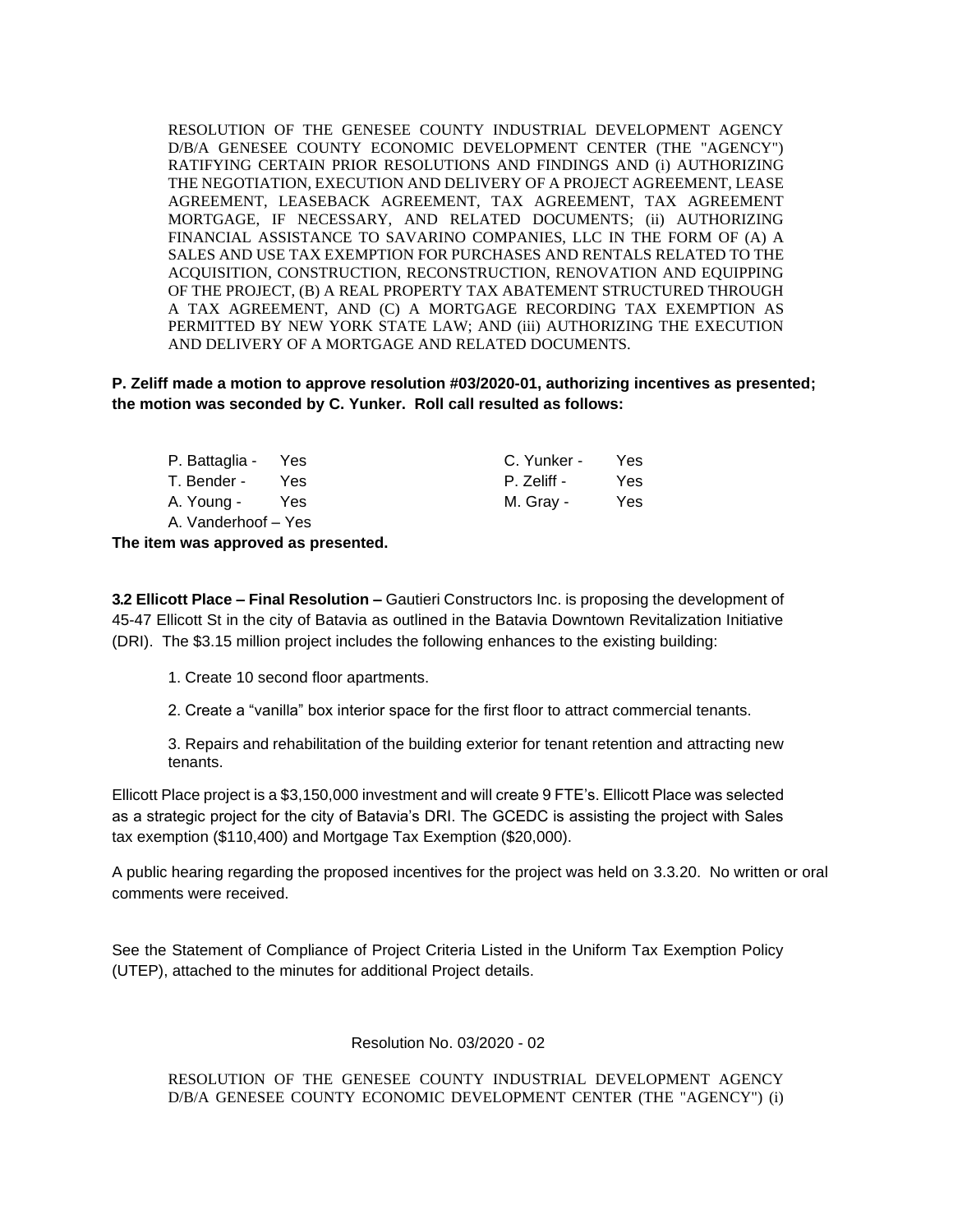ACKNOWLEDGING THE PUBLIC HEARING HELD BY THE AGENCY ON MARCH 3, 2020, WITH RESPECT TO THE V.J. GAUTIERI CONSTRUCTORS, INC. (THE COMPANY) PROJECT; (ii) APPOINTING THE COMPANY AS AGENT OF THE AGENCY (iii) AUTHORIZING FINANCIAL ASSISTANCE TO THE COMPANY IN THE FORM OF (a) A SALES AND USE TAX EXEMPTION FOR PURCHASES AND RENTALS RELATED TO THE ACQUISITION, CONSTRUCTION, RECONSTRUCTION, RENOVATION AND EQUIPPING OF THE PROJECT, AND (b) A MORTGAGE RECORDING TAX EXEMPTION AS PERMITTED BY NEW YORK STATE LAW; AND (iv) AUTHORIZING THE NEGOTIATION, EXECUTION AND DELIVERY OF A PROJECT AGREEMENT, LEASE AGREEMENT, LEASEBACK AGREEMENT, MORTGAGE AND RELATED DOCUMENTS WITH RESPECT TO THE PROJECT.

**A. Young made a motion to approve resolution #03/2020-02, authorizing incentives as presented; the motion was seconded by C. Yunker. Roll call resulted as follows:**

| P. Battaglia - Yes  |            | C. Yunker - | Yes. |
|---------------------|------------|-------------|------|
| T. Bender -         | <b>Yes</b> | P. Zeliff - | Yes. |
| A. Young -          | Yes        | M. Gray -   | Yes. |
| A. Vanderhoof - Yes |            |             |      |

**The item was approved as presented.**

**3.3 – Economic Development Partner Fee (Ellicott Place)** 

**C. Yunker made a motion to approve the Economic Development Partner Fee to the Batavia Development Corp. in the amount of \$6,250 for the Ellicott Place Project; the motion was seconded by P. Zeliff. Roll call resulted as follows:**

| P. Battaglia - Yes  |     | C. Yunker - | Yes. |
|---------------------|-----|-------------|------|
| T. Bender -         | Yes | P. Zeliff - | Yes. |
| A. Young -          | Yes | M. Gray -   | Yes. |
| A. Vanderhoof – Yes |     |             |      |

**The item was approved as presented.**

**3.4 – Borrego Solar- 241 Knapp Solar 1 LLC -** The company is planning a community solar farm project in the Town of Pembroke. The project is a 5MW solar generation system that will be interconnected with National Grid.

While acknowledging this project does not advance the job creation opportunity aspect of our IDA statutory powers, it does offer several other benefits that align with GCEDC statutory powers including advancing the health, general prosperity and economic welfare of the people of the state of New York (Genesee County).

A public hearing regarding the proposed incentives for the project was held on 2.28.20. No written or oral comments were received.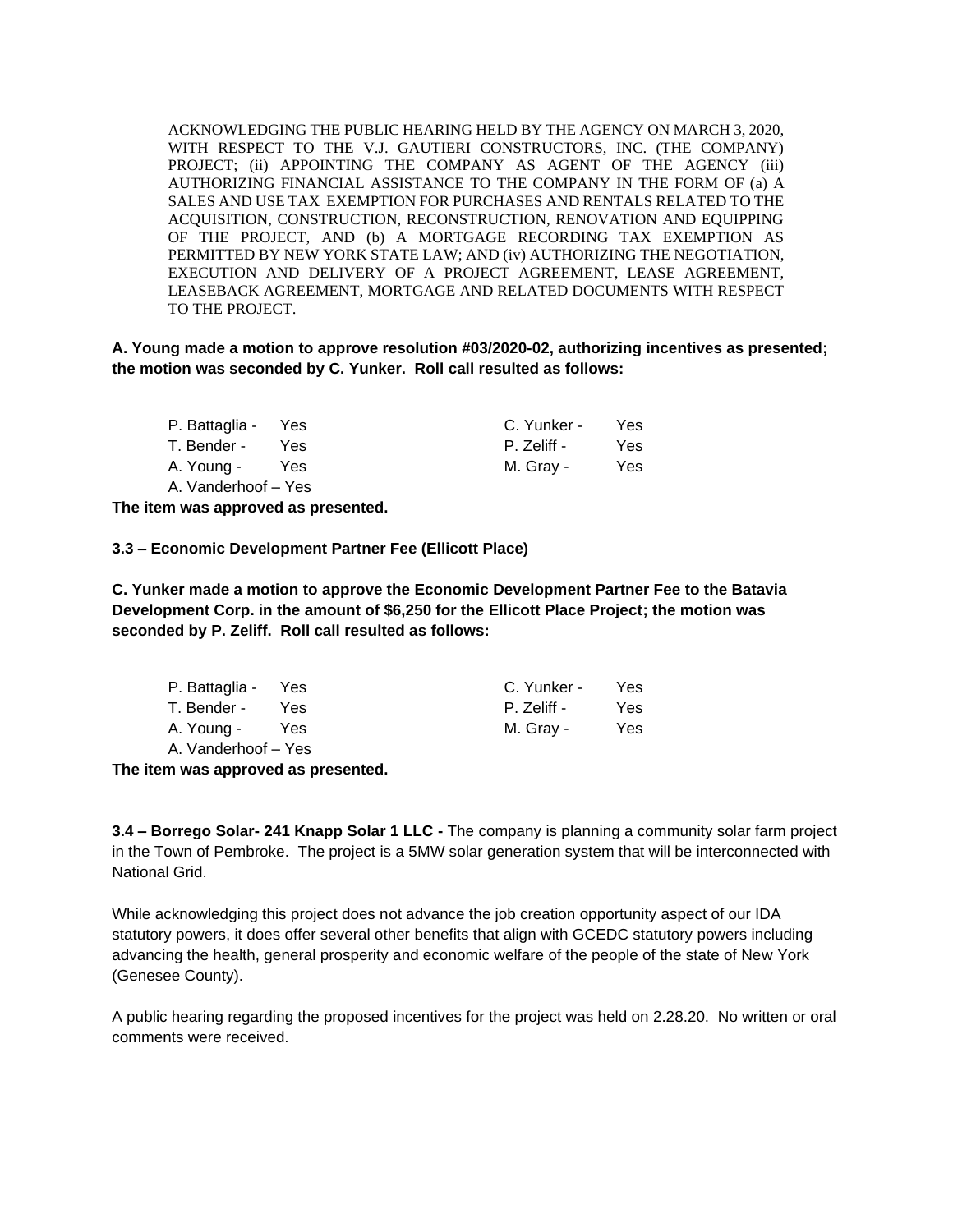R. Gaenzle recommended that the sales tax exemption be increased to \$325,000. This will cover the entire project, including purchases that may (or may not be) already exempt by NYS and / or Genesee County under another program.

See the Statement of Compliance of Project Criteria Listed in the Uniform Tax Exemption Policy (UTEP), attached to the minutes for additional Project details.

### Resolution No. 03/2020 - 04

RESOLUTION OF THE GENESEE COUNTY INDUSTRIAL DEVELOPMENT AGENCY D/B/A GENESEE COUNTY ECONOMIC DEVELOPMENT CENTER (THE "AGENCY") (i) ACKNOWLEDGING THE PUBLIC HEARING HELD BY THE AGENCY ON FEBRUARY 28, 2020, WITH RESPECT TO THE 241 KNAPP SOLAR 1, LLC (THE "COMPANY") PROJECT (THE "PROJECT"); (ii) MAKING A DETERMINATION WITH RESPECT TO THE PROJECT PURSUANT TO SEQRA; (iii) APPOINTING THE COMPANY AS AGENT OF THE AGENCY; (iv) AUTHORIZING FINANCIAL ASSISTANCE TO THE COMPANY IN THE FORM OF (A) A SALES AND USE TAX EXEMPTION FOR PURCHASES AND RENTALS RELATED TO THE ACQUISITION, CONSTRUCTION, RECONSTRUCTION, RENOVATION AND EQUIPPING OF THE PROJECT, (B) A REAL PROPERTY TAX ABATEMENT STRUCTURED THROUGH A TAX AGREEMENT, AND (C) A MORTGAGE RECORDING TAX EXEMPTION AS PERMITTED BY LAW, IF NEEDED; AND (v) AUTHORIZING THE NEGOTIATION, EXECUTION AND DELIVERY OF A PROJECT AGREEMENT, LEASE AGREEMENT, LEASEBACK AGREEMENT, TAX AGREEMENT, MORTGAGE, IF NEEDED, AND RELATED DOCUMENTS WITH RESPECT TO THE PROJECT.

**C. Yunker made a motion to approve resolution #03/2020-04, authorizing incentives as presented with the exception that sales tax exemption is not to exceed \$325,000; the motion was seconded by P. Zeliff. Roll call resulted as follows:**

| P. Battaglia - Yes  |     | C. Yunker - | Yes. |
|---------------------|-----|-------------|------|
| T. Bender -         | Yes | P. Zeliff - | Yes. |
| A. Young -          | No. | M. Gray -   | Yes. |
| A. Vanderhoof – Yes |     |             |      |

**The item was approved as presented.**

**3.5 Borrego Solar- 241 Knapp Solar 2 LLC – Final Resolution –** The company is planning a community solar farm project in the Town of Pembroke. The project is a 5MW solar generation system that will be interconnected with National Grid.

While acknowledging this project does not advance the job creation opportunity aspect of our IDA statutory powers, it does offer several other benefits that align with GCEDC statutory powers including advancing the health, general prosperity and economic welfare of the people of the state of New York (Genesee County).

A public hearing regarding the proposed incentives for the project was held on 2.28.20. No written or oral comments were received.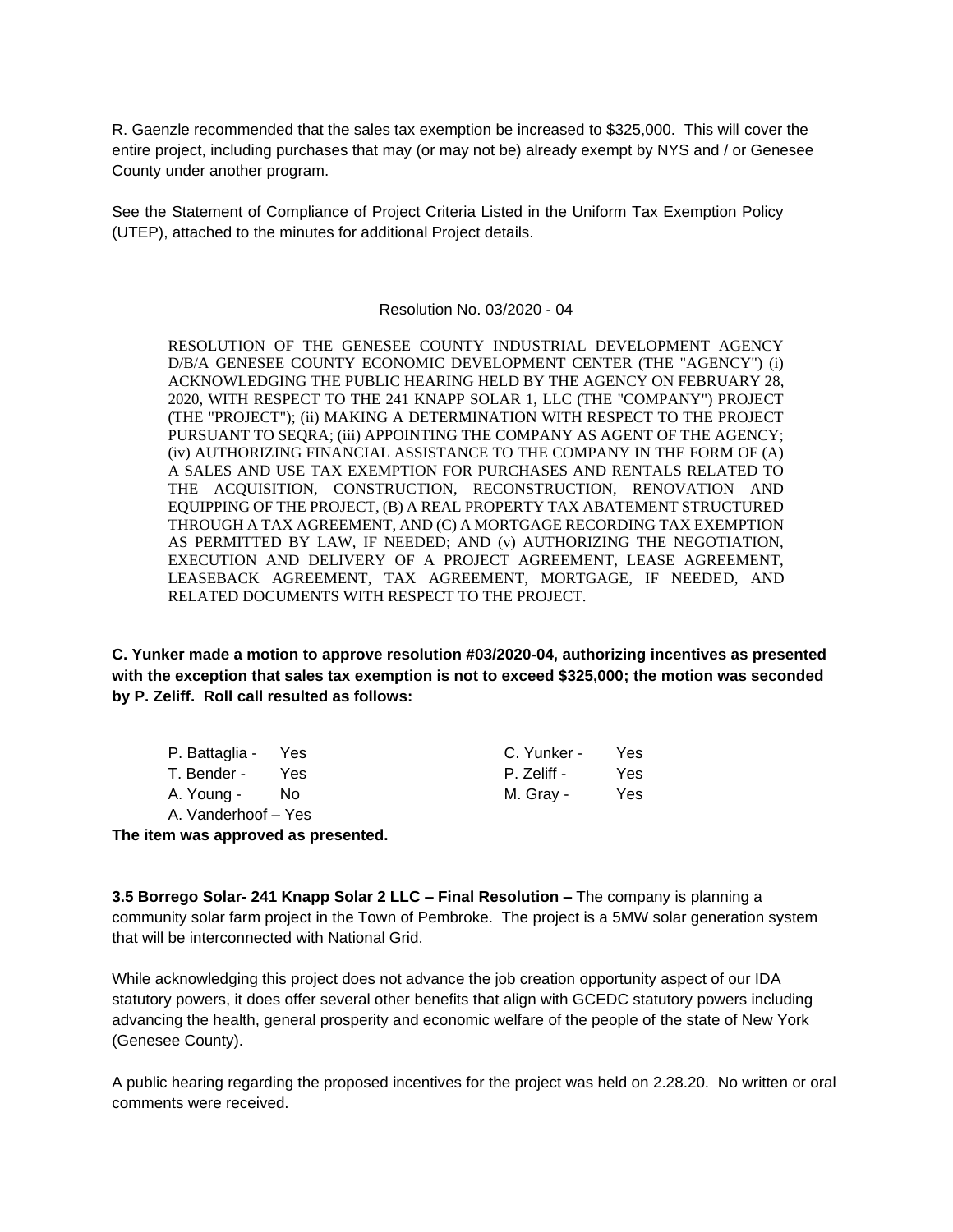R. Gaenzle recommended that the sales tax exemption be increased to \$385,000. This will cover the entire project, including purchases that may (or may not be) already exempt by NYS and / or Genesee County under another program.

See the Statement of Compliance of Project Criteria Listed in the Uniform Tax Exemption Policy (UTEP), attached to the minutes for additional Project details.

#### Resolution No. 03/2020 - 05

RESOLUTION OF THE GENESEE COUNTY INDUSTRIAL DEVELOPMENT AGENCY D/B/A GENESEE COUNTY ECONOMIC DEVELOPMENT CENTER (THE "AGENCY") (i) ACKNOWLEDGING THE PUBLIC HEARING HELD BY THE AGENCY ON FEBRUARY 28, 2020, WITH RESPECT TO THE 241 KNAPP SOLAR 2, LLC (THE "COMPANY") PROJECT (THE "PROJECT"); (ii) MAKING A DETERMINATION WITH RESPECT TO THE PROJECT PURSUANT TO SEQRA; (iii) APPOINTING THE COMPANY AS AGENT OF THE AGENCY; (iv) AUTHORIZING FINANCIAL ASSISTANCE TO THE COMPANY IN THE FORM OF (A) A SALES AND USE TAX EXEMPTION FOR PURCHASES AND RENTALS RELATED TO THE ACQUISITION, CONSTRUCTION, RECONSTRUCTION, RENOVATION AND EQUIPPING OF THE PROJECT, (B) A REAL PROPERTY TAX ABATEMENT STRUCTURED THROUGH A TAX AGREEMENT, AND (C) A MORTGAGE RECORDING TAX EXEMPTION AS PERMITTED BY LAW, IF NEEDED; AND (v) AUTHORIZING THE NEGOTIATION, EXECUTION AND DELIVERY OF A PROJECT AGREEMENT, LEASE AGREEMENT, LEASEBACK AGREEMENT, TAX AGREEMENT, MORTGAGE, IF NEEDED, AND RELATED DOCUMENTS WITH RESPECT TO THE PROJECT.

**P. Zeliff made a motion to approve resolution #03/2020-05, authorizing incentives as presented with the exception that sales tax exemption is not to exceed \$385,000; the motion was seconded by T. Bender. Roll call resulted as follows:**

| P. Battaglia - Yes  |      | C. Yunker - | Yes. |
|---------------------|------|-------------|------|
| T. Bender -         | Yes  | P. Zeliff - | Yes. |
| A. Young -          | - No | M. Gray -   | Yes. |
| A. Vanderhoof – Yes |      |             |      |

**The item was approved as presented.**

**3.6 Borrego Solar – Townline Batavia Solar 1, LLC – Final Resolution –** The company is planning a community solar farm project in the Town of Batavia. The project is a 5MW solar generation system that will be interconnected with National Grid

While acknowledging this project does not advance the job creation opportunity aspect of our IDA statutory powers, it does offer several other benefits that align with GCEDC statutory powers including advancing the health, general prosperity and economic welfare of the people of the state of New York (Genesee County).

A public hearing regarding the proposed incentives for the project was held on 3.2.20. No written or oral comments were received.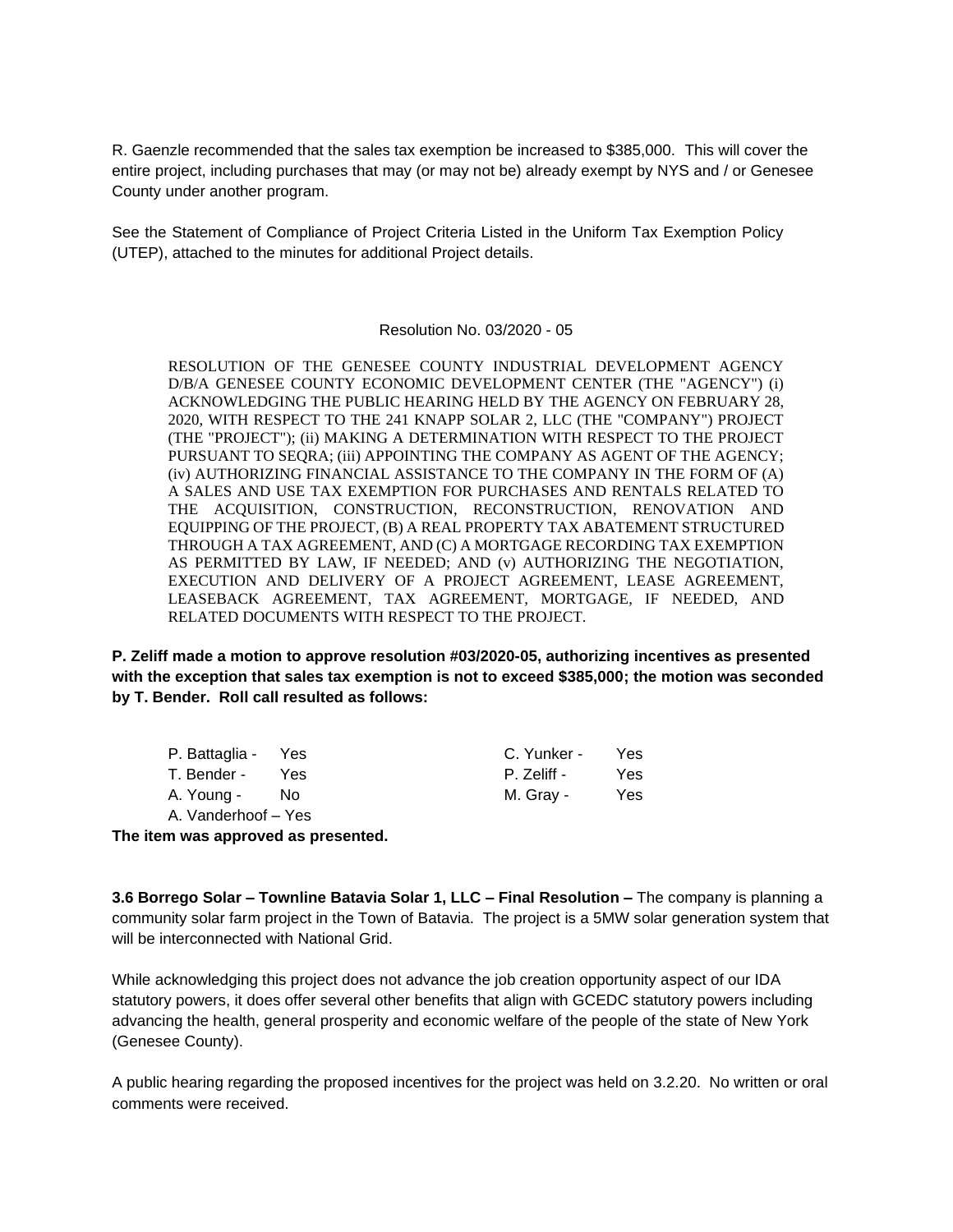R. Gaenzle recommended that the sales tax exemption be increased to \$380,000. This will cover the entire project, including purchases that may (or may not be) already exempt by NYS and / or Genesee County under another program.

See the Statement of Compliance of Project Criteria Listed in the Uniform Tax Exemption Policy (UTEP), attached to the minutes for additional Project details.

### Resolution No. 03/2020 - 06

RESOLUTION OF THE GENESEE COUNTY INDUSTRIAL DEVELOPMENT AGENCY D/B/A GENESEE COUNTY ECONOMIC DEVELOPMENT CENTER (THE "AGENCY") (i) ACKNOWLEDGING THE PUBLIC HEARING HELD BY THE AGENCY ON MARCH 2, 2020, WITH RESPECT TO THE TOWNLINE BATAVIA SOLAR 1, LLC (THE "COMPANY") PROJECT (THE "PROJECT"); (ii) MAKING A DETERMINATION WITH RESPECT TO THE PROJECT PURSUANT TO SEQRA; (iii) APPOINTING THE COMPANY AS AGENT OF THE AGENCY; (iv) AUTHORIZING FINANCIAL ASSISTANCE TO THE COMPANY IN THE FORM OF (A) A SALES AND USE TAX EXEMPTION FOR PURCHASES AND RENTALS RELATED TO THE ACQUISITION, CONSTRUCTION, RECONSTRUCTION, RENOVATION AND EQUIPPING OF THE PROJECT, (B) A REAL PROPERTY TAX ABATEMENT STRUCTURED THROUGH A TAX AGREEMENT, AND (C) A MORTGAGE RECORDING TAX EXEMPTION AS PERMITTED BY LAW, IF NEEDED; AND (v) AUTHORIZING THE NEGOTIATION, EXECUTION AND DELIVERY OF A PROJECT AGREEMENT, LEASE AGREEMENT, LEASEBACK AGREEMENT, TAX AGREEMENT, MORTGAGE, IF NEEDED, AND RELATED DOCUMENTS WITH RESPECT TO THE PROJECT.

**C. Yunker made a motion to approve resolution #03/2020-06, authorizing incentives as presented with the exception that sales tax exemption is not to exceed \$380,000; the motion was seconded by P. Zeliff. Roll call resulted as follows:**

| P. Battaglia - Yes  |     | C. Yunker - | Yes |
|---------------------|-----|-------------|-----|
| T. Bender -         | Yes | P. Zeliff - | Yes |
| A. Young -          | No. | M. Gray -   | Yes |
| A. Vanderhoof – Yes |     |             |     |

**The item was approved as presented.**

**3.7 Borrego Solar – 3104 Batavia Solar, LLC – Final Resolution-** The company is planning a community solar farm project in the Town of Batavia. The project is a 3MW solar generation system that will be interconnected with National Grid.

While acknowledging this project does not advance the job creation opportunity aspect of our IDA statutory powers, it does offer several other benefits that align with GCEDC statutory powers including advancing the health, general prosperity and economic welfare of the people of the state of New York (Genesee County).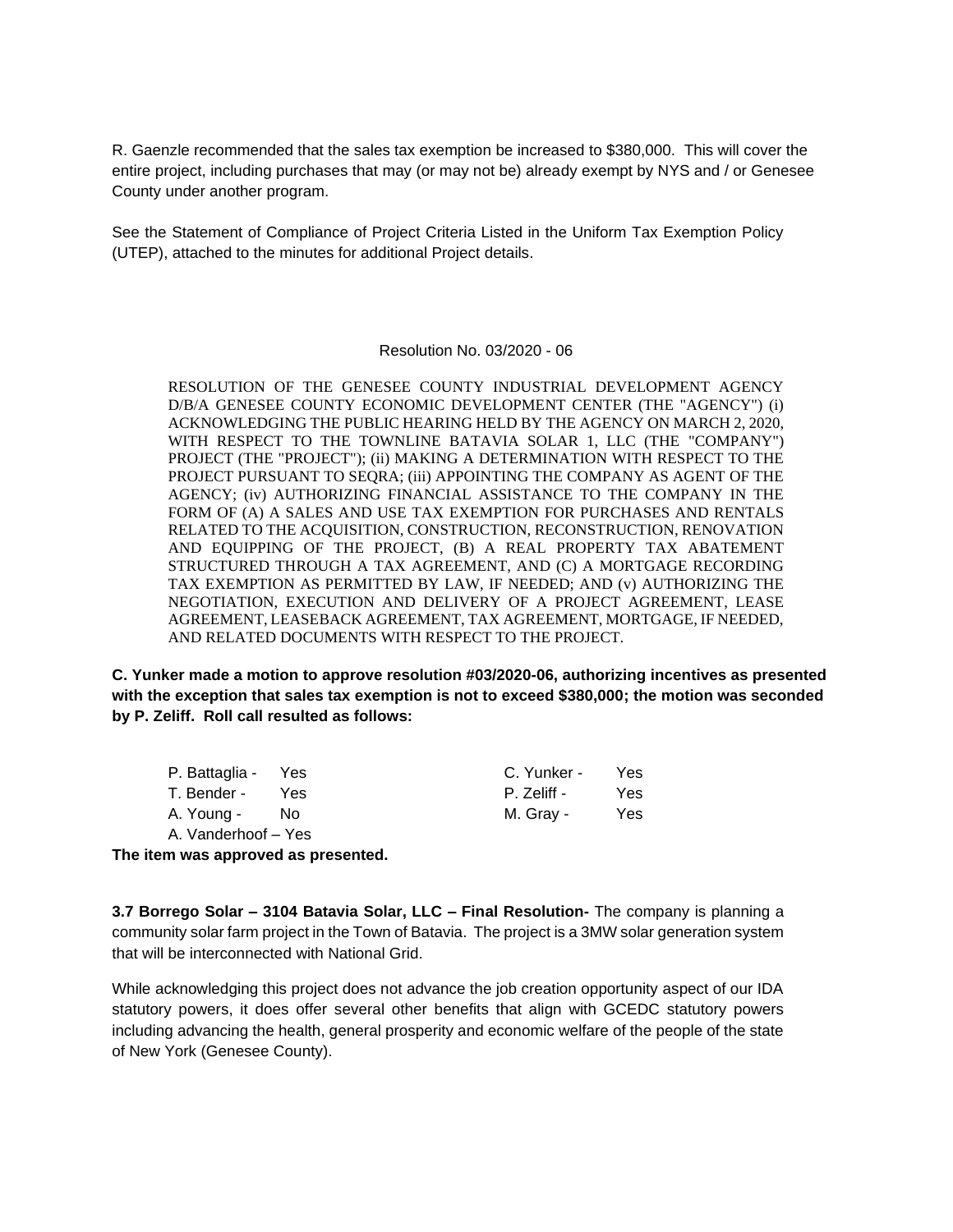A public hearing regarding the proposed incentives for the project was held on 3.2.20. No written or oral comments were received.

R. Gaenzle recommended that the sales tax exemption be increased to \$280,000. This will cover the entire project, including purchases that may (or may not be) already exempt by NYS and / or Genesee County under another program.

See the Statement of Compliance of Project Criteria Listed in the Uniform Tax Exemption Policy (UTEP), attached to the minutes for additional Project details.

Resolution No. 03/2020 - 07

RESOLUTION OF THE GENESEE COUNTY INDUSTRIAL DEVELOPMENT AGENCY D/B/A GENESEE COUNTY ECONOMIC DEVELOPMENT CENTER (THE "AGENCY") (i) ACKNOWLEDGING THE PUBLIC HEARING HELD BY THE AGENCY ON MARCH 2, 2020, WITH RESPECT TO THE 3104 BATAVIA SOLAR, LLC (THE "COMPANY") PROJECT (THE "PROJECT"); (ii) MAKING A DETERMINATION WITH RESPECT TO THE PROJECT PURSUANT TO SEQRA; (iii) APPOINTING THE COMPANY AS AGENT OF THE AGENCY; (iv) AUTHORIZING FINANCIAL ASSISTANCE TO THE COMPANY IN THE FORM OF (A) A SALES AND USE TAX EXEMPTION FOR PURCHASES AND RENTALS RELATED TO THE ACQUISITION, CONSTRUCTION, RECONSTRUCTION, RENOVATION AND EQUIPPING OF THE PROJECT, (B) A REAL PROPERTY TAX ABATEMENT STRUCTURED THROUGH A TAX AGREEMENT, AND (C) A MORTGAGE RECORDING TAX EXEMPTION AS PERMITTED BY LAW, IF NEEDED; AND (v) AUTHORIZING THE NEGOTIATION, EXECUTION AND DELIVERY OF A PROJECT AGREEMENT, LEASE AGREEMENT, LEASEBACK AGREEMENT, TAX AGREEMENT, MORTGAGE, IF NEEDED, AND RELATED DOCUMENTS WITH RESPECT TO THE PROJECT.

**C. Yunker made a motion to approve resolution #03/2020-07, authorizing incentives as presented with the exception that sales tax exemption is not to exceed \$280,000; the motion was seconded by P. Zeliff. Roll call resulted as follows:**

| P. Battaglia - Yes  |            | C. Yunker - | Yes. |
|---------------------|------------|-------------|------|
| T. Bender -         | <b>Yes</b> | P. Zeliff - | Yes. |
| A. Young -          | No.        | M. Gray -   | Yes. |
| A. Vanderhoof – Yes |            |             |      |

**The item was approved as presented.**

**3.8 Borrego Solar – 3232 Batavia Solar, LLC – Final Resolution**- The company is planning a community solar farm project in the Town of Batavia. The project is a 4MW solar generation system that will be interconnected with National Grid.

While acknowledging this project does not advance the job creation opportunity aspect of our IDA statutory powers, it does offer several other benefits that align with GCEDC statutory powers including advancing the health, general prosperity and economic welfare of the people of the state of New York (Genesee County).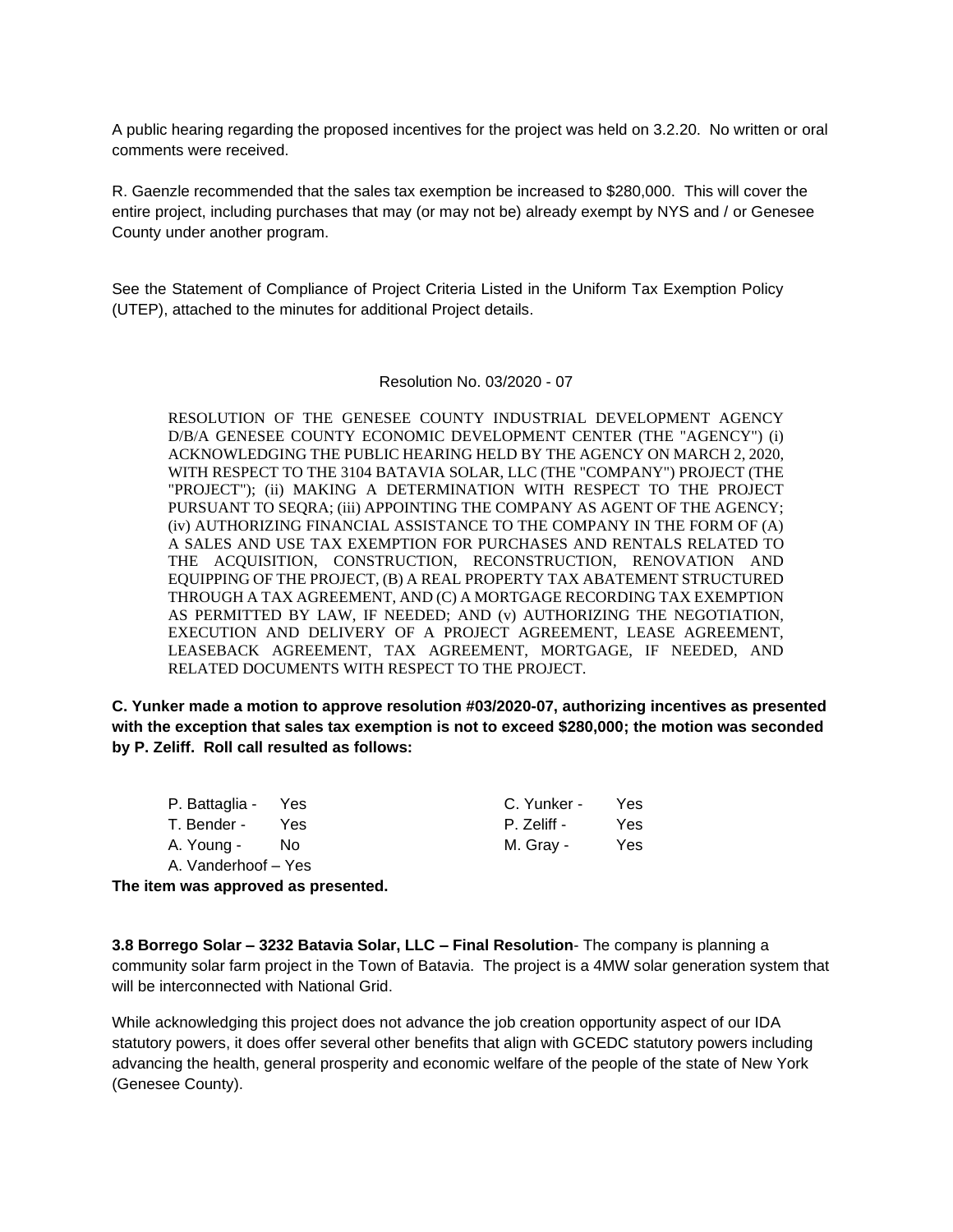A public hearing regarding the proposed incentives for the project was held on 3.2.20. No written or oral comments were received.

R. Gaenzle recommended that the sales tax exemption be increased to \$370,000. This will cover the entire project, including purchases that may (or may not be) already exempt by NYS and / or Genesee County under another program.

See the Statement of Compliance of Project Criteria Listed in the Uniform Tax Exemption Policy (UTEP), attached to the minutes for additional Project details.

#### Resolution No. 03/2020 - 08

RESOLUTION OF THE GENESEE COUNTY INDUSTRIAL DEVELOPMENT AGENCY D/B/A GENESEE COUNTY ECONOMIC DEVELOPMENT CENTER (THE "AGENCY") (i) ACKNOWLEDGING THE PUBLIC HEARING HELD BY THE AGENCY ON MARCH 2, 2020, WITH RESPECT TO THE 3232 BATAVIA SOLAR, LLC (THE "COMPANY") PROJECT (THE "PROJECT"); (ii) MAKING A DETERMINATION WITH RESPECT TO THE PROJECT PURSUANT TO SEQRA ; (iii) APPOINTING THE COMPANY AS AGENT OF THE AGENCY; (iv) AUTHORIZING FINANCIAL ASSISTANCE TO THE COMPANY IN THE FORM OF (A) A SALES AND USE TAX EXEMPTION FOR PURCHASES AND RENTALS RELATED TO THE ACQUISITION, CONSTRUCTION, RECONSTRUCTION, RENOVATION AND EQUIPPING OF THE PROJECT, (B) A REAL PROPERTY TAX ABATEMENT STRUCTURED THROUGH A TAX AGREEMENT, AND (C) A MORTGAGE RECORDING TAX EXEMPTION AS PERMITTED BY LAW, IF NEEDED; AND (v) AUTHORIZING THE NEGOTIATION, EXECUTION AND DELIVERY OF A PROJECT AGREEMENT, LEASE AGREEMENT, LEASEBACK AGREEMENT, TAX AGREEMENT, MORTGAGE, IF NEEDED, AND RELATED DOCUMENTS WITH RESPECT TO THE PROJECT.

**C. Yunker made a motion to approve resolution #03/2020-08, authorizing incentives as presented with the exception that sales tax exemption is not to exceed \$370,000; the motion was seconded by P. Zeliff. Roll call resulted as follows:**

| P. Battaglia - Yes  |      | C. Yunker - | Yes. |
|---------------------|------|-------------|------|
| T. Bender -         | Yes. | P. Zeliff - | Yes. |
| A. Young -          | No.  | M. Gray -   | Yes  |
| A. Vanderhoof – Yes |      |             |      |

**The item was approved as presented.**

### **4.0 Audit & Finance Committee**

**4.1 Investment Report –** The Investment Report summarizes the GCEDC's bank balances and interest income at 12/31/19. The report will be submitted into PARIS and posted on the GCEDC's website.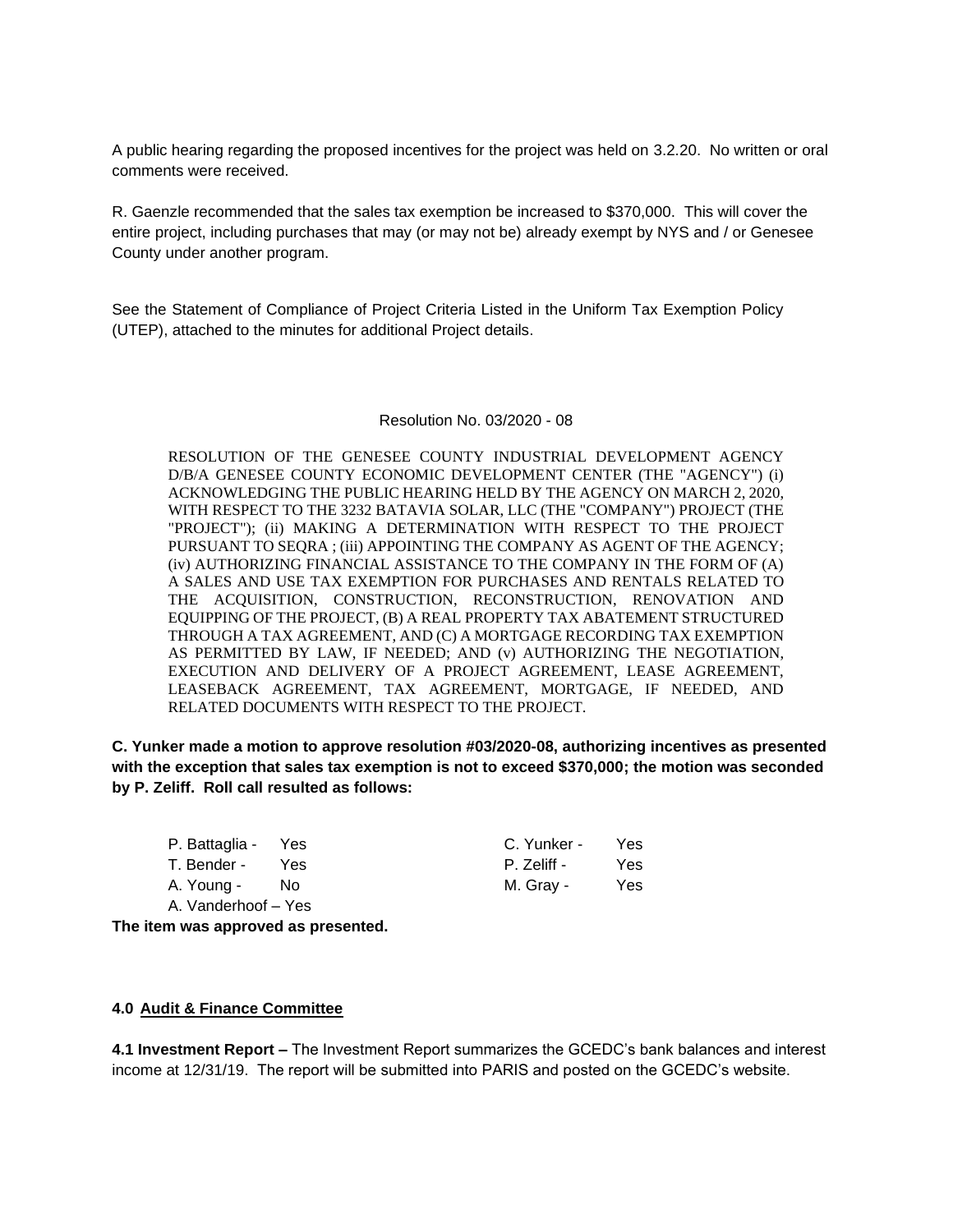This was recommended for approval by the Committee.

**M. Gray made a motion to approve Investment Report as presented, the motion was seconded by A. Young. Roll call resulted as follows:**

| P. Battaglia - Yes  |      | C. Yunker - | Yes. |
|---------------------|------|-------------|------|
| T. Bender -         | Yes. | P. Zeliff - | Yes. |
| A. Young -          | Yes  | M. Gray -   | Yes. |
| A. Vanderhoof – Yes |      |             |      |

**The item was approved as presented.**

**4.2 Procurement Report -** Public authorities are required to report all procurement transactions active during the reporting period that have an actual or estimated value of \$5,000 or more. This report will be submitted into the PARIS system and posted on the GCEDC's website.

This was recommended for approval by the Committee.

**M. Gray made a motion to approve the Procurement Report as presented, the motion was seconded by P. Zeliff. Roll call resulted as follows:**

| P. Battaglia - Yes  |      | C. Yunker - | Yes  |
|---------------------|------|-------------|------|
| T. Bender -         | Yes. | P. Zeliff - | Yes. |
| A. Young -          | Yes  | M. Gray -   | Yes. |
| A. Vanderhoof - Yes |      |             |      |

**The item was approved as presented.**

**4.3 Park Strategies Contract -** The GCEDC government relations contract with Fred Hiffa and Megan Osika from Park Strategies provides the GCEDC with lobbying services on a variety of issues critical to growing economic development in Genesee County. Park Strategies has been effective in helping to advance the mission of the WNY STAMP site, as well as assisting the agency access funding opportunities for site infrastructure. Park Strategies works directly with the GCEDC to formulate strategies that maximize our efforts to build-out WNY STAMP, and to attract major investment to the site. Park Strategies also ensures that the WNY STAMP project remains at the top of mind with New York State Legislators, as well as with our Federal representative in the US Congress and the US Senate. Other services provided by Park Strategies include monitoring of legislation and the New York State budget bills, research and reporting on bill status and activity, advocacy and weekly update calls with the GCEDC.

The Committee recommended approval of a renewal of services for the April 1, 2020 – March 31, 2021 period at \$1,500 per month (\$18,000 annually).

**M. Gray made a motion to approve the renewal of the Park Strategies Contract for Lobbying Services for an amount of \$18,000 annually; the motion was seconded by P. Zeliff. Roll call resulted as follows:**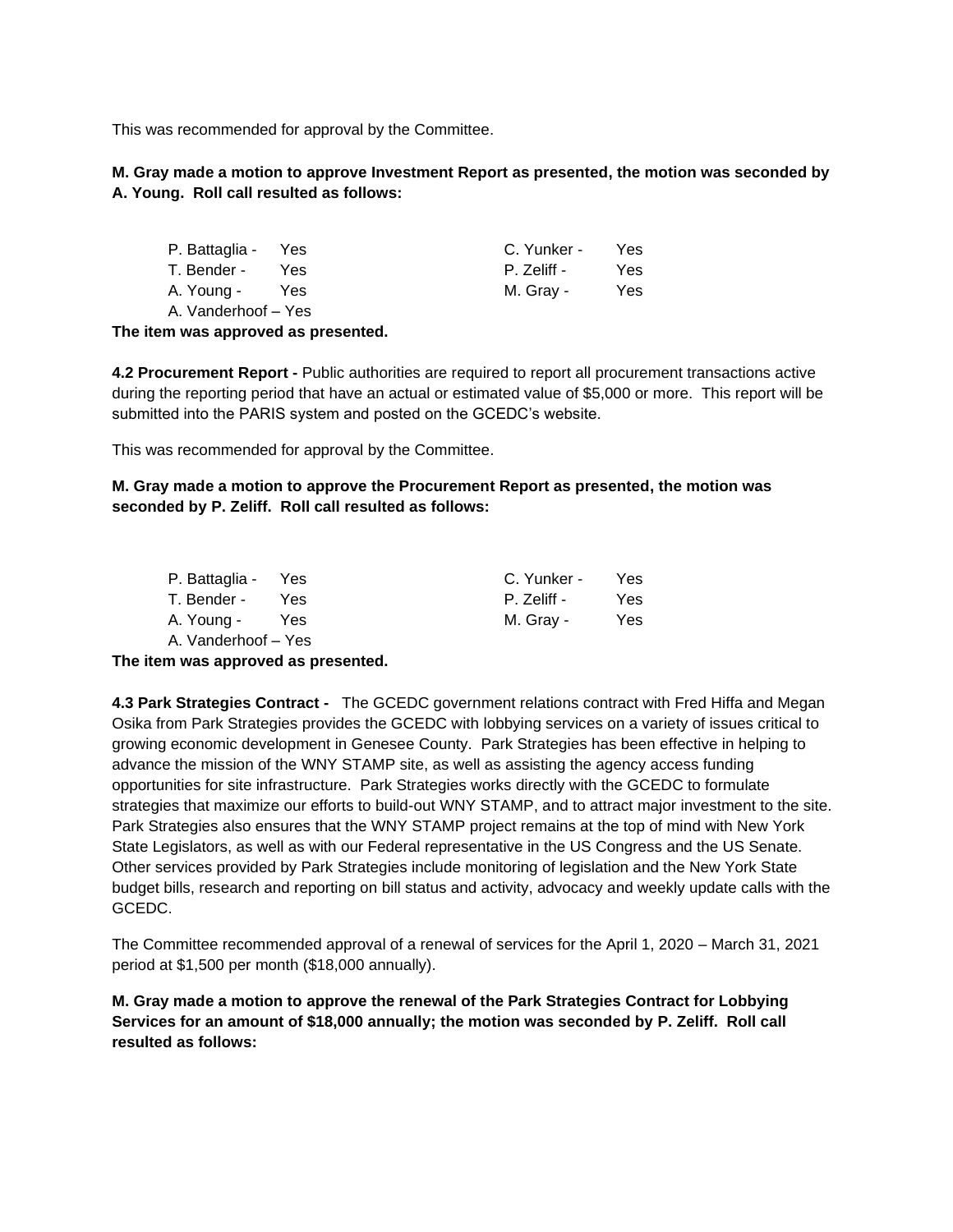| P. Battaglia - Yes  |     | C. Yunker - | Yes. |
|---------------------|-----|-------------|------|
| T. Bender -         | Yes | P. Zeliff - | Yes. |
| A. Young -          | Yes | M. Gray -   | Yes. |
| A. Vanderhoof – Yes |     |             |      |

**The item was approved as presented.**

**4.4 Appoint M. Masse to NY Green Board -** The GCEDC Board is required to pass a resolution that designates an individual from the GCEDC to serve as a standing member to the NY Green Board of Directors as stated in the NY Green By-Laws as follows:

a. Standing Members – The Board shall include three (3) members representing local conservation, municipal, and development interests. The Standing Members shall consist of one individual representative from each of the following: the Genesee County Soil and Water Conservation District, Town of Batavia, and Genesee County Economic Development Center. The Chair/President/Director of the organizations with the standing membership on the Board may appoint in writing a delegated representative. Each standing member shall annually certify their selected representative on the Board. Standing members shall have a permanent position on the Board, with representatives changing upon formal action by the respective agencies or organizations they represent.

The NY Green Board has requested that the GCEDC pass another resolution designating the representative from the GCEDC to serve on their Board of Directors in conjunction with a Resiliency grant that was received from the New York Department of State.

This was recommended for approval by the Committee.

**M. Gray made a motion to reappoint Mark Masse, Sr. VP of Operations, as the GCEDC's representative to the NY Green Board of Directors; the motion was seconded by A. Young. Roll call resulted as follows:**

| P. Battaglia - Yes  |      | C. Yunker - | Yes. |
|---------------------|------|-------------|------|
| T. Bender -         | Yes. | P. Zeliff - | Yes. |
| A. Young -          | Yes  | M. Gray -   | Yes. |
| A. Vanderhoof – Yes |      |             |      |

**The item was approved as presented.**

### **5.0 Governance & Nominating Committee – C. Yunker**

**5.1 Authority Self Evaluation of Prior Year Performance -** Public Authorities are required to perform a self-evaluation of prior year's goals/measurements annually. This report shows the results against the goals and measurements that were set for 2019. This report will be submitted into PARIS. C. Yunker stated that the agency exceeded capital secured, jobs pledged and EBITDA. C. Yunker also noted that the full evaluation of 2019 performance is found on page 160 of the Board Packet.

This was recommended for approval by the Committee.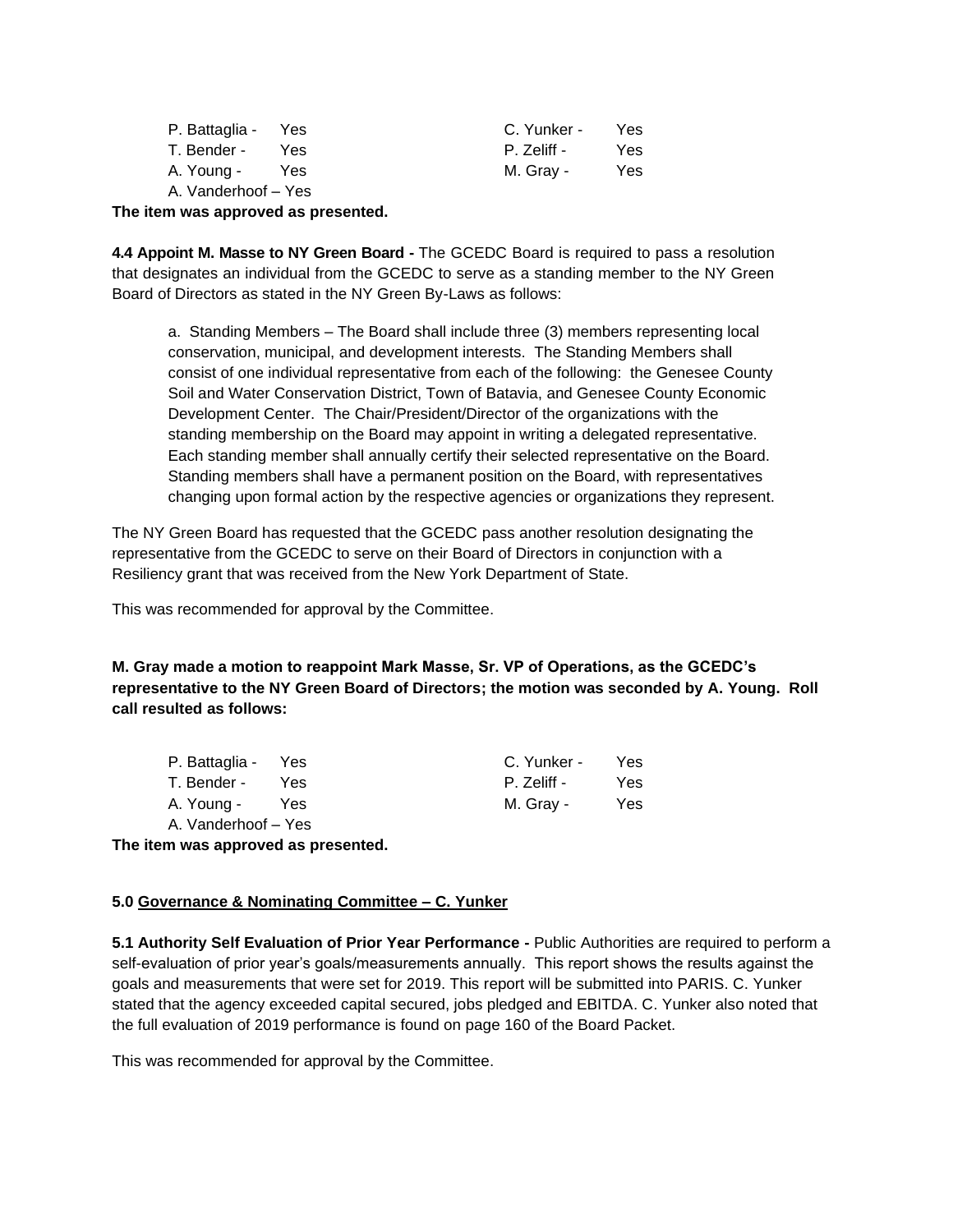**C. Yunker made a motion to approve the Authority Self-Evaluation of Prior Year Performance as presented; the motion was seconded by A. Young. Roll call resulted as follows:**

| P. Battaglia - Yes  |            | C. Yunker - | Yes. |
|---------------------|------------|-------------|------|
| T. Bender -         | <b>Yes</b> | P. Zeliff - | Yes. |
| A. Young -          | Yes        | M. Gray -   | Yes. |
| A. Vanderhoof – Yes |            |             |      |

**The item was approved as presented.**

**5.2 Mission Statement & Measurement Report** - The Authority's Board must annually review the authority's mission statement and performance goals to ensure that its mission has not changed and that the authority's performance goals continue to support its mission. This report will be posted to the website and submitted into PARIS.

C. Yunker stated that the Committee did not recommend making any changes to the mission and goals established by management and provided in the Board Packet.

This was recommended for approval by the Committee.

# **C. Yunker made a motion to approve the Mission Statement & Measurement Report as presented; the motion was seconded by A. Young. Roll call resulted as follows:**

| P. Battaglia - Yes  |      | C. Yunker - | Yes. |
|---------------------|------|-------------|------|
| T. Bender -         | Yes. | P. Zeliff - | Yes. |
| A. Young -          | Yes  | M. Gray -   | Yes. |
| A. Vanderhoof – Yes |      |             |      |

### **The item was approved as presented.**

**5.3 Pricing Policy Revisions-** The GCEDC has a standard pricing policy that charges either a \$500 or \$1,000 administration fee for each year of benefit. The GCEDC staff has proposed changes to the pricing policy that would exempt solar farm project of 5mW DC or less from this administrative fee.

The Committee did not support the revised pricing policy as presented. The Board is not being asked to consider this pricing policy revision

### **6.0 STAMP Committee – P. Zeliff**

**6.1 Noting at this time.**

### **7.0 Employment & Compensation Committee – T. Bender**

**7.1. Noting at this time.**